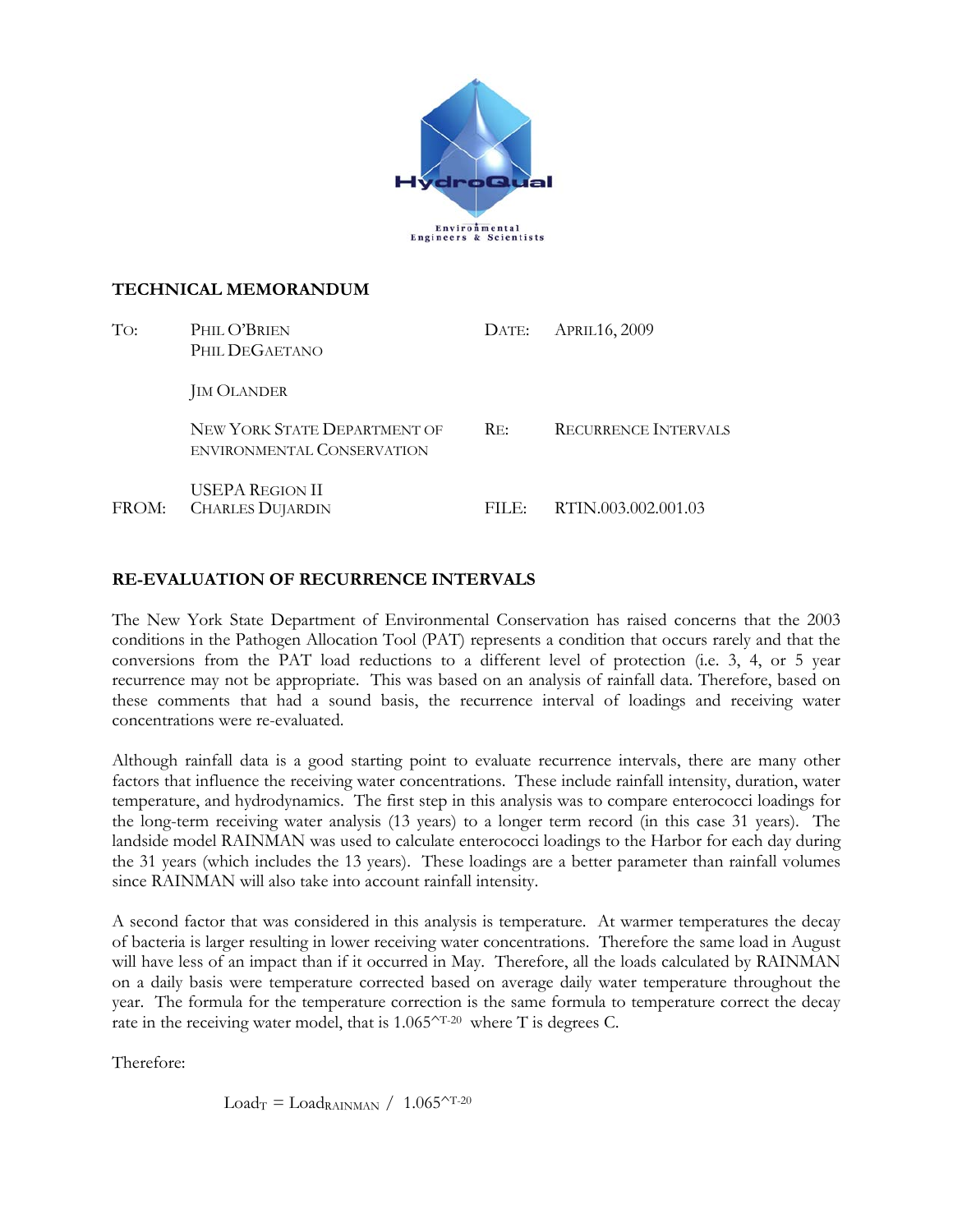Therefore a load at a higher temperature will be reduce and a load at a lower temperature may be increased.

For each day of the year, the average 30-day load was computed (starting with January 30). Then for each year, the maximum 30-day loading for the summer period (May 15 through September 15) was determined.

Probability distributions are then constructed. These probability distributions for both the 31 year analysis and for the 13 years s used for the receiving water analysis of the maximum 30-day loadings are shown on Figure 1.

## **NY/NJ Harbor Load Data**



**Figure 1.** 

**Probability Distributions of Maximum 30-day Summer Loads 31 Year Analysis (Open Circles) 13 Year Analysis (Closed Circles)** 

As shown on the figure the two distributions are similar. However, since the 31 year has more data points, the distribution at the tails are more "stretched". It is noted that 2003 is the second highest data point on both distributions. Therefore, on the 31 year distribution 2003 corresponds to a probability of 93.75 which is equivalent to a recurrence interval of 16 years. This compares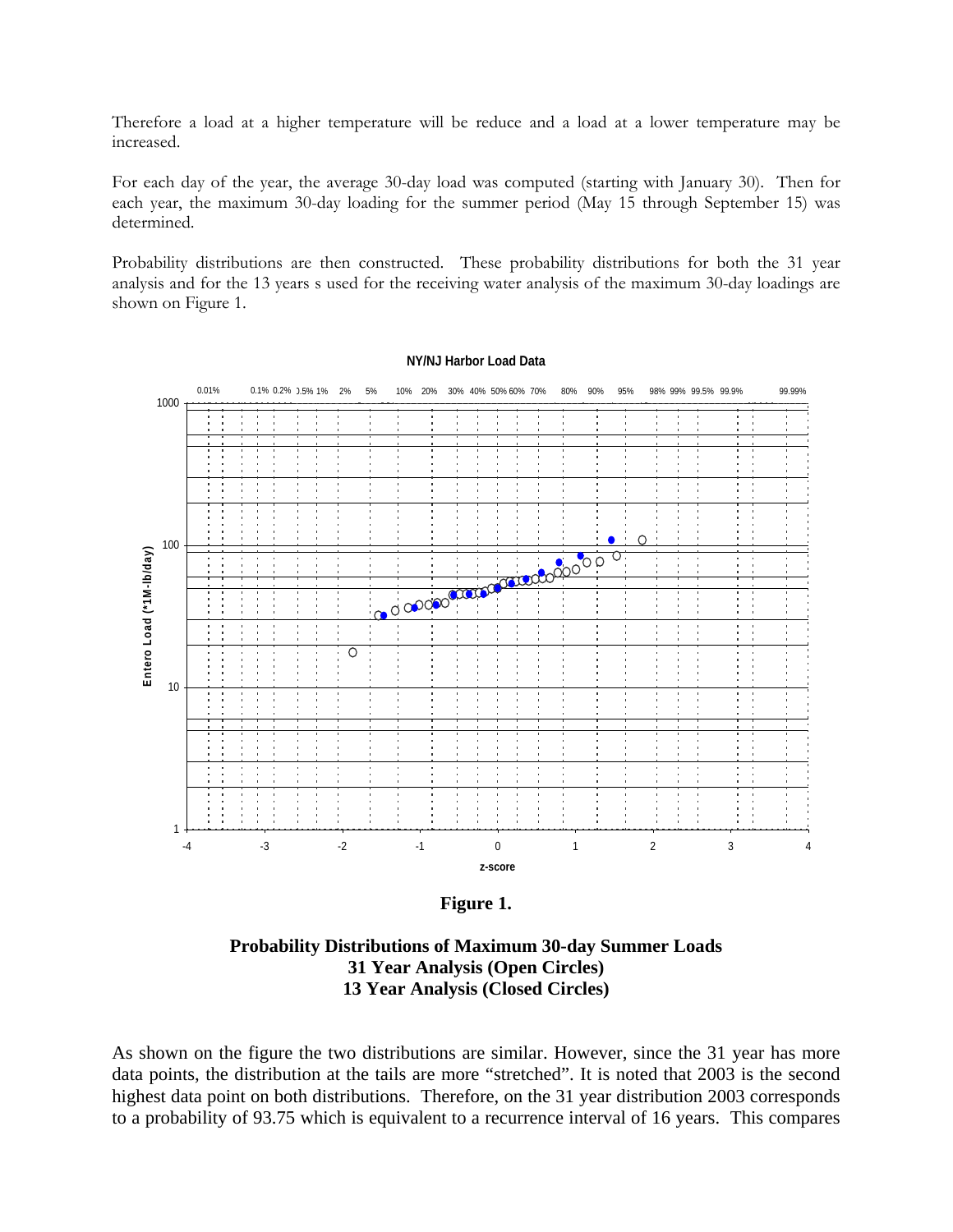to the 13 year distribution where 2003 has a probability of 85.71 which is equivalent to a recurrence interval of 7 years.

Based on these results, the maximum 30-day geometric mean receiving water concentrations were re-calculated based on the 13 year receiving water quality model simulation. These were recalculated using the loading distributions shown on Figure 1. Using the load distributions as guidance, the Z-Scores of the 13 year distribution were adjusted to match the Z-scores of the 31 year distribution. Then the 30-day geometric mean concentrations for the 2, 4, 5 , and 10 year recurrence interval were calculated through interpolations.

The locations for the calculations are shown on Figure 2. The results of this analysis are shown on Table 1. Note that the table also shows the results that are in the PAT model (16 year recurrence interval based on loading).

It is important to note that these results will have some implications for converting load reductions in the PAT to load reductions for various recurrence intervals. These adjustments will be shown in a separate submittal.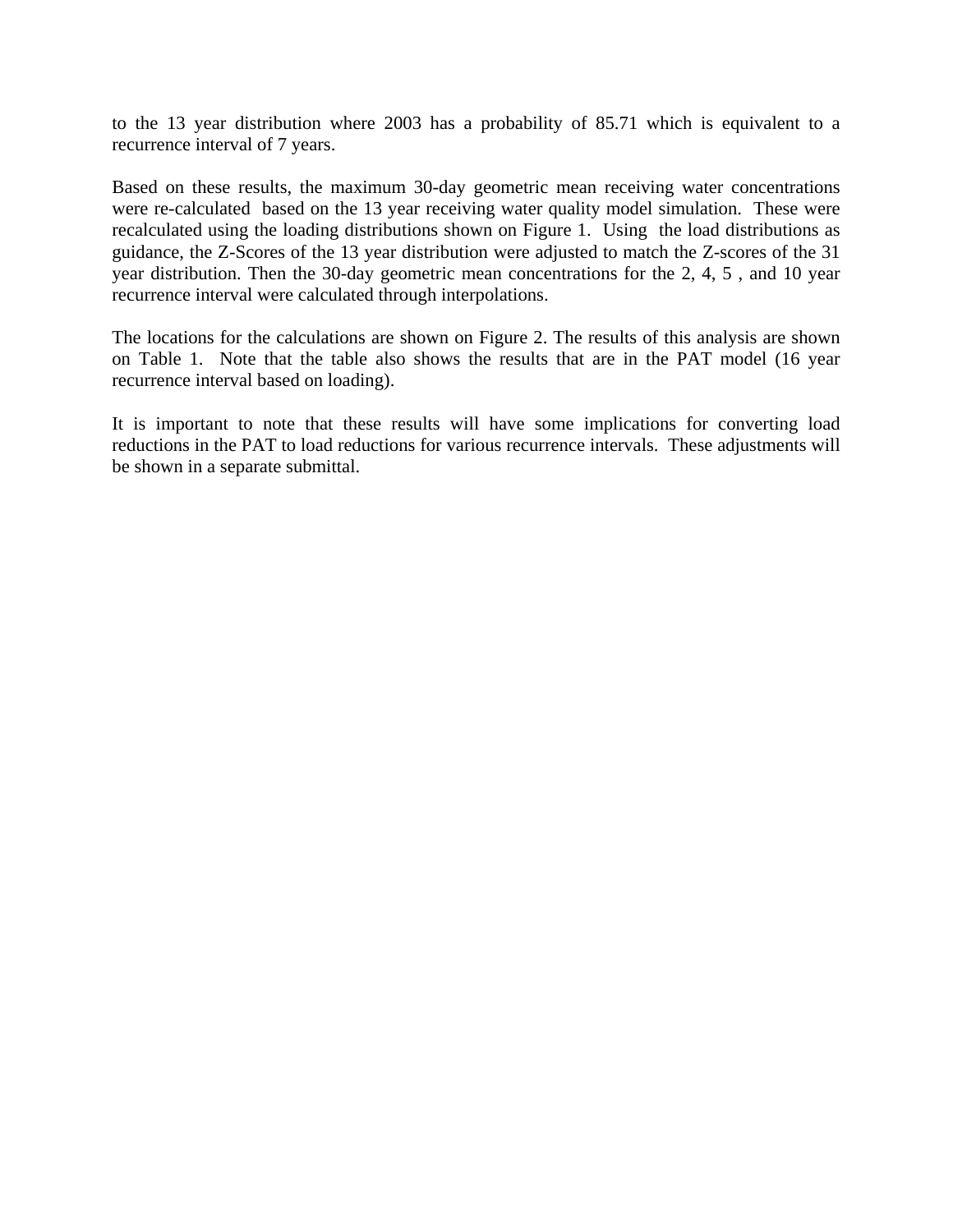

**Figure 2 Key Locations**